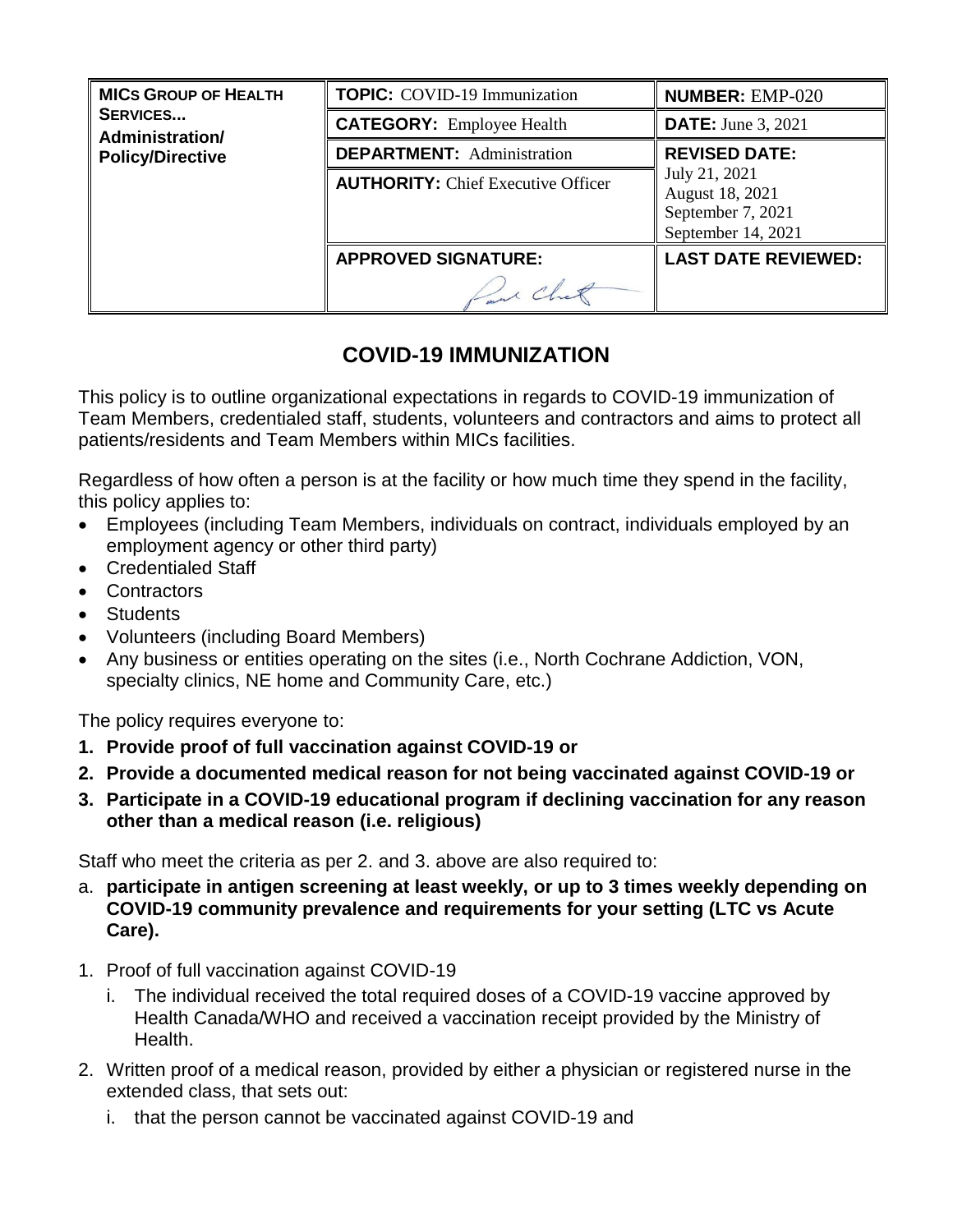- ii. the effective time period for the medical reason. (Once the time period of a medical reason provided has expired, the facility shall ensure that, within 30 days of the medical reason expiring, the individual provides proof of vaccination or proof that the individual completed an educational program).
- 3. Proof that the individual has completed an educational program that addresses, at a minimum, all of the following:
	- i. how COVID-19 vaccines work
	- ii. vaccine safety related to the development of the COVID-19 vaccines
	- iii. the benefits of vaccination against COVID-19
	- iv. risks of not being vaccinated against COVID-19
	- v. possible side effects of COVID-19 vaccination

# **No Proof of Vaccination**

Where a Team Members, credentialed staff, volunteer or contractor does not provide proof of being fully vaccinated to Employee Health but relies on a medical exemption outlined in option #2, or the education session outlined in option #3, they shall:

i. Submit to regular antigen point of care testing for COVID-19 and demonstrate a negative result, at intervals consistent with community prevalence, but at a minimum will be once every seven days up to three times weekly for the duration of Directive 5 or 6 depending on setting.

# **\*\*\*LTC already participating; Acute Care beginning on September 13, 2021\*\*\***

ii. An individual not on the premises on a weekly basis is not required to submit to weekly testing. In these circumstances such individuals would be required to submit to antigen testing before entry to the facilities' premises.

#### **Volunteers/Board Members**

For Board Members who have not provided proof of being fully vaccinated against COVID-19, consideration should be given to the extent to which they are regularly on the hospital/LTC premises to determine testing frequency.

#### **New Volunteers**

All new volunteers will be required to provide proof of full vaccination against COVID-19 before commencing duties.

#### **New Team Members**

All new Team Members will be required to provide proof of vaccination against COVID-19 as per the letter of offer's conditions of employment.

# **Contractors**

Companies of contracted labour will be required to provide an attestation that all contractors attending the facility are in compliance with this MICs policy program. Leads will need to relay